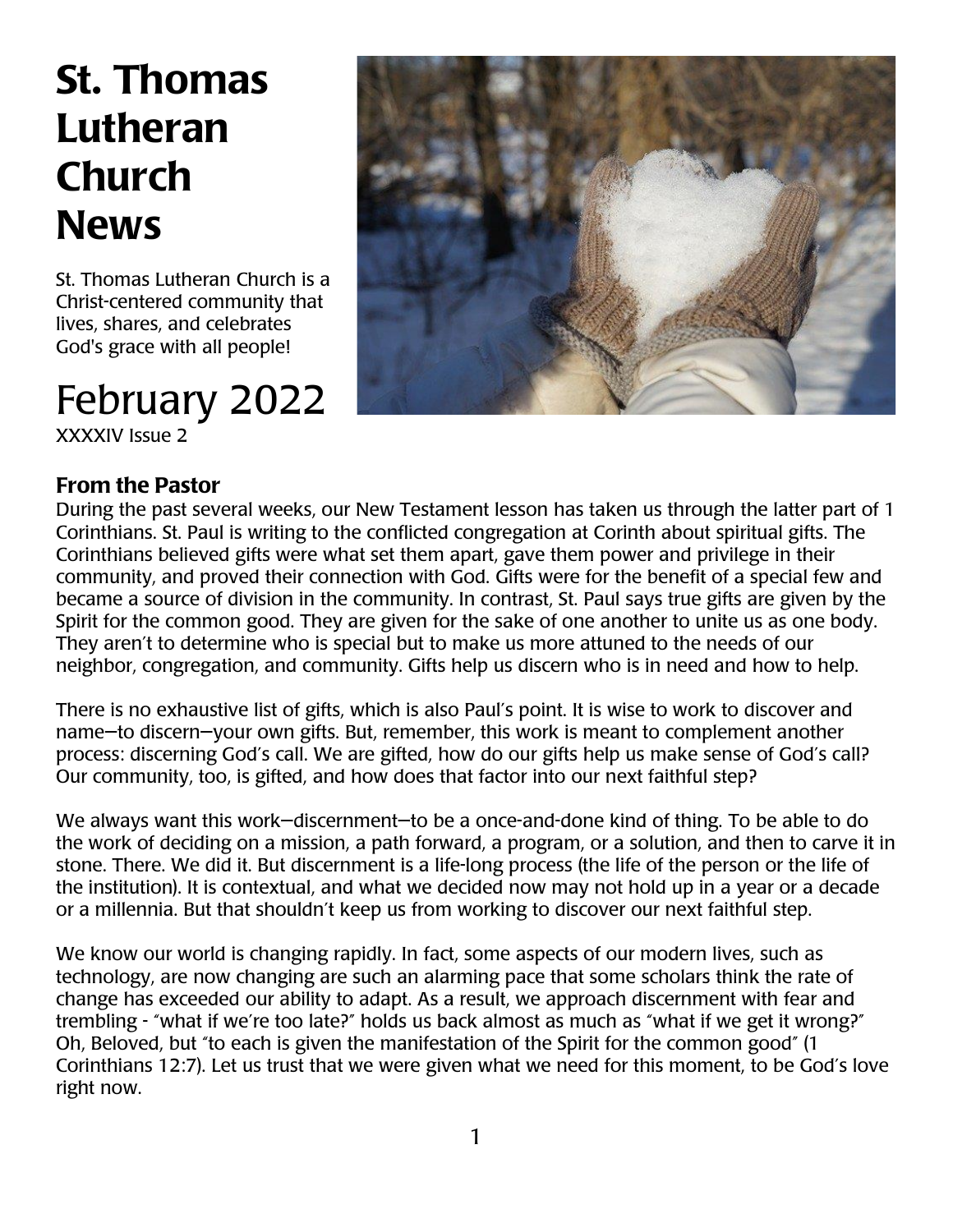A season of discernment is on the horizon. This month, we will begin the work of calling Pr. Lecia officially as our pastor. That process will no sooner wrap up than we anticipate welcoming Amy Balcam back on our staff as part-time pastoral intern and hiring a new choir director. Our youth program is in the midst of transition. And our neighborhood—our community—is growing and changing, and we will need to discern our place in it. There are the perennial and pressing problems, too: the pandemic, global climate change, our quest for a just and equitable society.

A question you'll hear me ask again and again in the process (which I learned from church consultant the Rev. Dave Daubert) is, "If God had God's way in our congregation/in this ministry/in your life for five years, what would it look like?" Let us ask good, faithful questions. Let us approach change with curiosity. Let us embrace what God is calling us to do next.

God be with you,

Pr. Adrianne

#### From the Minister of Youth and Christian Nurture

Dear Siblings in Christ,

We have all heard the saying that the only constant in life is change. That plays out in many ways in the church, especially in ministry with children and youth. Just as our students are growing and changing, the ways we connect to them, walk with them, and respond to their needs also change. Our programs cannot stay the same forever. Yet in the midst of change, we know that we can always depend on God, that Jesus Christ is the same yesterday, today and forever. We are entering into a season of change in our youth ministry.

Peter Iversen recently decided to step back from volunteering with high school youth activities at St. Thomas as he engages more in county governance. We are grateful for his many years of service as the high school Sunday School teacher and youth group leader. Peter will still be part of the St. Thomas family and we will be glad to see him at youth events from time to time.

Many students have been blessed by their relationship with Peter. While we are sad that his ministry will not continue in this way, we trust that God will bring other adults into significant relationships with our students. The possibilities for creating relationships are wide; it could be hosting a coffee club, serving the community together, knitting or creating art together, mentoring into church leadership, facilitating a conversation on social justice, starting a running club, or teaching a unit in Sunday School. It might be on-going or short-term; weekly, monthly or just occasionally. If God may be calling you to this ministry and you would like to explore it further, please reach out to me at pastorleciabeck@gmail.com. I would love to dream together how God might use you and your interests, passions and skills.

At St. Thomas, we are committed to our youth and creating space for them to explore the big questions of identity, purpose, and belonging through Sunday School and Youth Group. We know we have a big hole to fill, but we are also confident that there is a great and meaningful future for youth ministry at St, Thomas. And we know that God does not leave us alone in any of it.

Your partner on the way,

Parton Licia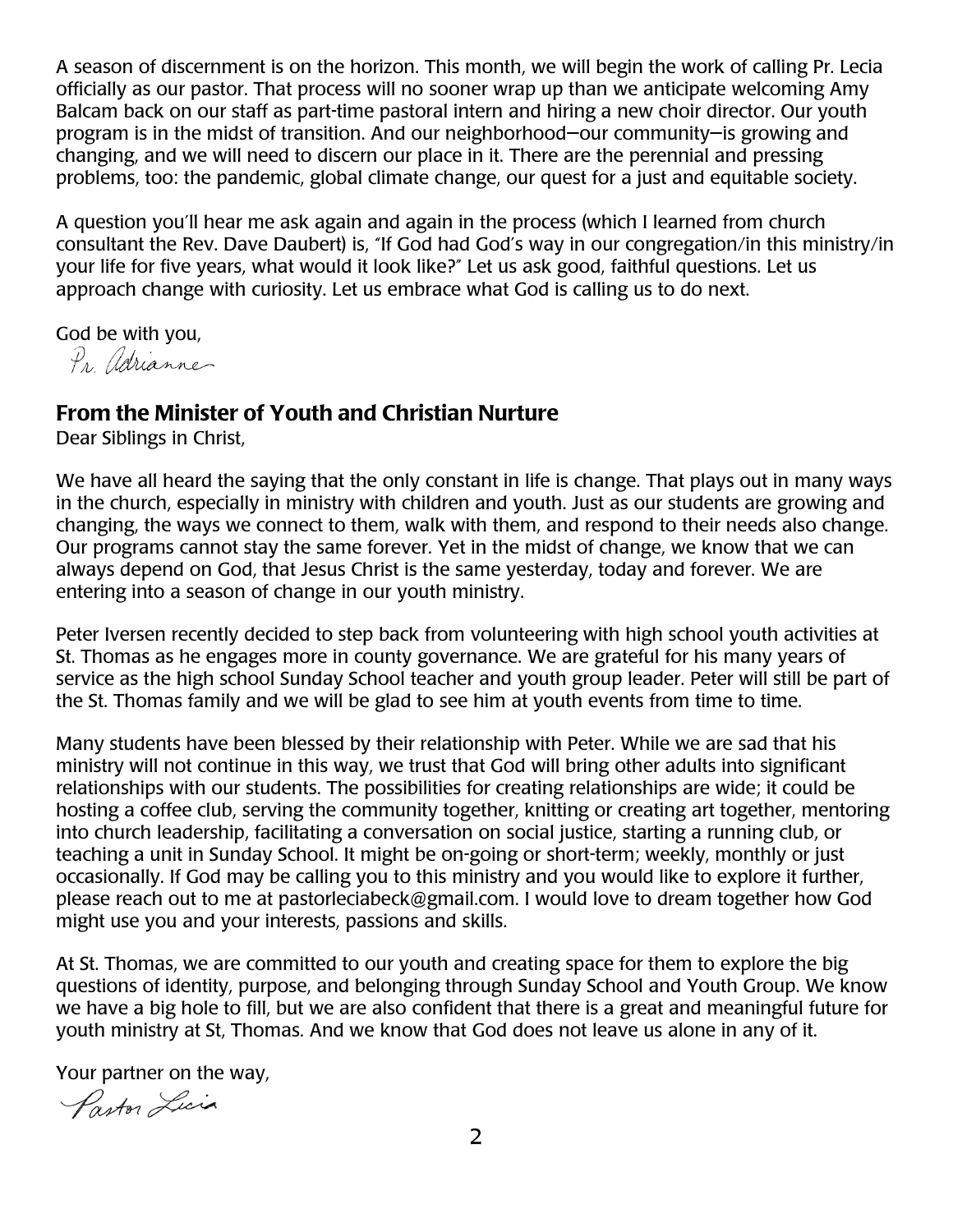# Upcoming Events



## Congregational Meeting February 6

A congregation meeting has been called for **Sunday, February 6**, immediately following the 11 a.m. worship service. The meeting will be hybrid and you can join via Zoom here: <https://bit.ly/359dFA8> The purpose of this *short* meeting will be to establish a call committee to officially call the Rev. Lecia Beck as pastor to St. Thomas.

## Prayer at Noon on Zoom

Life can feel frantic and hectic. On Sunday, we say we'll find time to pray or space in week to spend time with God. Then we hit the ground running on Monday. Join us for a calm, quiet moment in the middle of the week to share requests and pray together. Our next gathering will be Wednesday, February 2 at noon on [Zoom.](https://bit.ly/3jVA3k0)

## Women's Bible Study

Come One, Come All! For we have a Ball! Come to St. Thomas Women's Bible Study. Our next Meeting is February 13 at 9:45 a.m. (between services) in room 17 (off the kitchen). This month's theme is The Kingdom of God: Mysteries in the Kingdom. Join the discussion in looking at what the Bible calls the 'secrets' or 'mysteries' of the Kingdom of God. For more information contact Kari Esarey at [kesarey@mccsc.edu](mailto:kesarey@mccsc.edu) or [kariesarey@gmail.com](mailto:kariesarey@gmail.com)



## High School Youth Group

As we enter a new year, we have a new opportunity with our youth group! We have been invited to meet together with the youth groups from Trinity Episcopal Church and First Presbyterian Church for the next few months.

We will gather on the last Sunday of each month 5:30-7 p.m. In January, we will meet at First Presbyterian Church on Sunday, January 30. Youth are invited to meet at St Thomas at 5:10pm if they want to ride over together, otherwise they can meet us there at 5:30 p.m. On **Sunday**, February 27, we will gather at St. Thomas and host the youth from Trinity Episcopal and First Presbyterian. Please let **Pastor Lecia** know if you plan to attend.



### Word in the Woods

Welcome the winter as we experience God's presence in creation! Join us on Sunday, February 20 at 3 p.m. as we gather at Griffy Lake Boathouse for a worshipful hike. We will contemplate scripture together, pray and celebrate communion across the 1.5 mile trail. Please RSVP to [Pastor](mailto:pastorleciabeck@gmail.com)  [Lecia.](mailto:pastorleciabeck@gmail.com)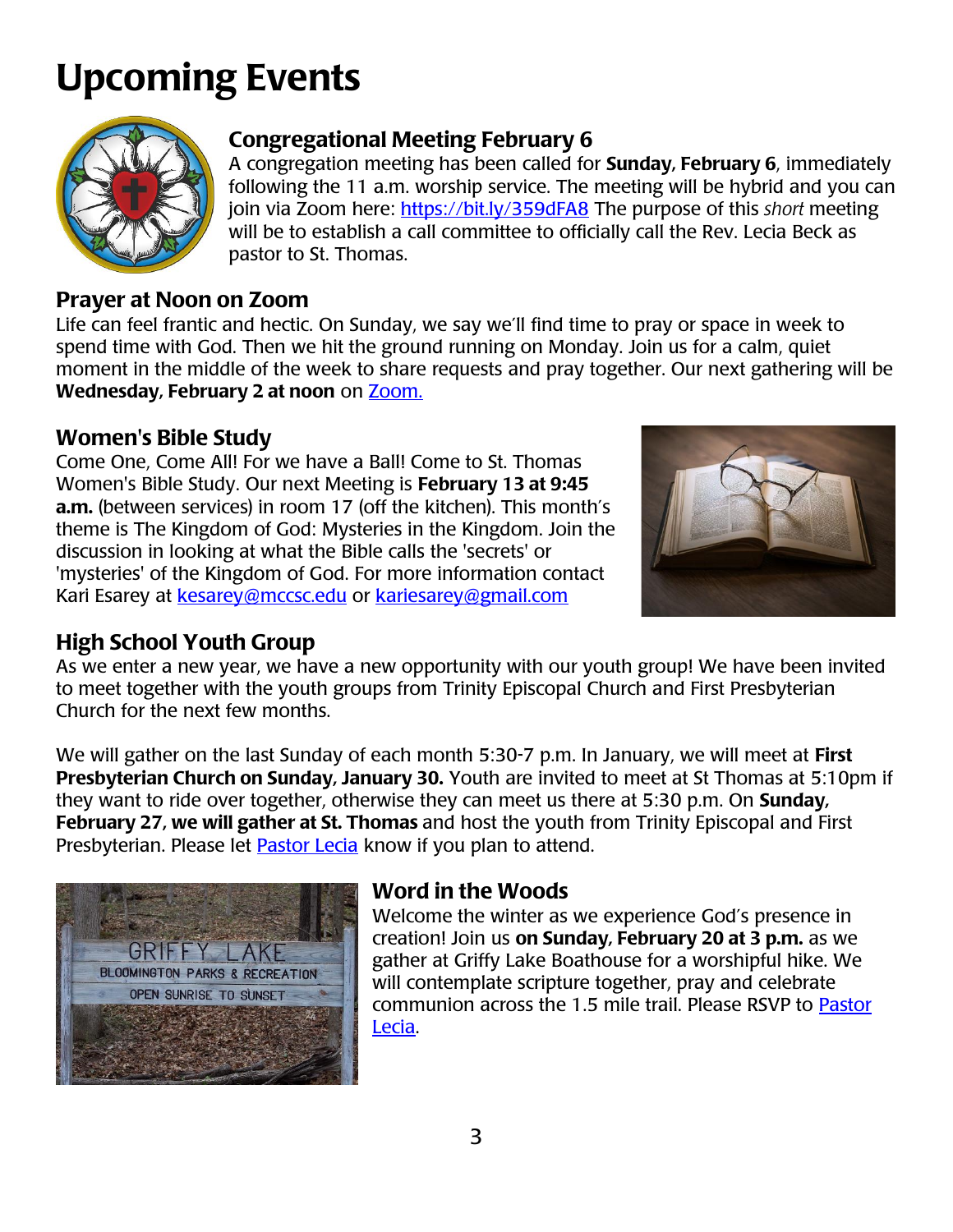

#### Lent Mini-Retreat

Mark your calendar for **Sunday, February 27 at 9:45 a.m.** Join us in Heritage Hall for a Lent Mini-Retreat! You will learn about Lent and how to use this time to grow in spiritual practices. Activities are intended for folks of all ages, individually or as households. You can come for the whole hour or just part. Children will have a better experience if they participate with an adult. This will be in place of Sunday School on February 27.

#### The Bloomington Bach Cantata Project

Bloomington Bach Cantata Project invites you to join us here at St. Thomas in the worship space on Sunday, February 27 at 2:30 p.m. The Bloomington Bach Cantata Project brings together students and faculty from Indiana University, as well as professional artists from around the region, to present cantatas by J. S. Bach in performances modeled on his own.





# Ministry Opportunities for Getting Involved

### International Mission Partners

Celebrate our International Mission Partners and their ministries in an Adult Forum Series on Sunday February 20 and March 13.

On February 20, we'll meet Carrie Stengel, executive director of Sister Parish International and our representative to Chichipate, over Zoom. Carrie will update us on the changing situation in Guatemala including the pandemic,



environmental degradation, increasing poverty and famine. We'll get an update on the food aid and emergency relief we sent at Christmas time and hear about the ministry of our sister parish, Iglesia Santo Domingo de Guzman.

On March 13, Karen Anderson will zoom in to tell us about Educación Popular en Salud (EPES) / Public Health Education for Health in Santiago, Chile. EPES uses grassroots organization to raise up and train health educators. Health educators return to their communities to teach about nutrition, cancer prevention, HIV/AIDS, and domestic violence.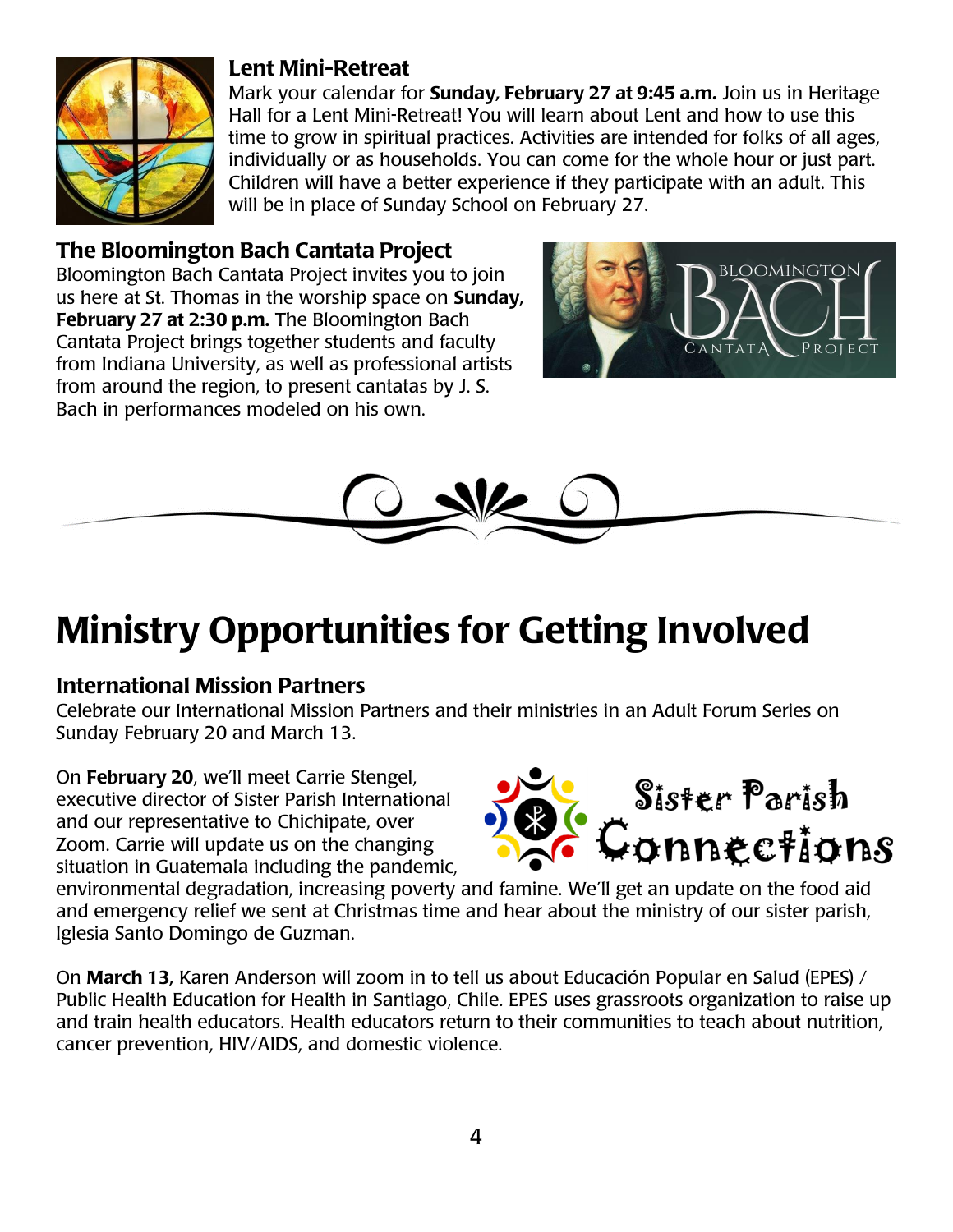### A New Initiative to Reduce Homelessness in Bloomington

Much of the important work of making Bloomington a better, more humane place to live is carried out by non-profit coalitions of caring people from different faith communities–or no faith community–working together. St. Thomas supports many of these coalitions with budgeted funds. MCUM, New Hope for Families, Beacon, and Community Kitchen are examples—you'll find a complete list of these on the [church website under the ACT link.](https://stlconline.org/act/)

Individual church members care deeply about these coalitions and the Mission Committee depends on these people to tell us how the St. Thomas community can help. They are our incarnational links to the wider caring community. When you see a collection of housewares for MCUM, Christmas trees being decorated for New Hope, clothing being collected for Bloomington Area Refugee Network, you are seeing our incarnational links at work. They keep the Mission Committee clued in. They let us know how to help, and we recruit you all to pitch in.

There's something important happening about homelessness in Bloomington. Several nonprofits have worked together to create a new community partnership of nonprofits, local government, real estate developers, landlords, and other local businesses to sustain and increase low-income housing in Bloomington. In a recent interview with WFIU, Forrest Gilmore from Beacon said, "We will not shelter our way out of [homelessness]" and added that warehousing people is not a solution; the real problem is moving people into homes. Mary Morgan, newly hired director of United Way's Housing Security Initiative, added, "When we get crisis-oriented, we make bad decisions."

The United Way is the coordinating agency for this community partnership and, friends, St. Thomas could really, really use an incarnational link to what's going on–someone who understands the problems of landlords, someone who can read a balance sheet, someone who can understand broad community planning. We're not asking you to build houses or hand out sandwiches on cold nights, but we'd like you to connect with the project and update us. We need to understand what's happening, so we know how to support it. If you are interested, Pastor Adrianne or I would be so very, very happy to talk with you.

Pamela Smith, on behalf of the Mission Committee



### Property Committee Work Day

The Property Committee will meet for work days on Saturday, February 5 and Tuesday, February 15, 10 a.m. until noon. Upcoming projects include touch up painting indoors, changing light fixtures, replacing light bulbs, and fixing carpet issues. Masks are required. For more information contact Sam Eichmiller at [via](mailto:sam.eichmiller@yahoo.com)  [email](mailto:sam.eichmiller@yahoo.com) or 812-279-5197.

### MEF Accepting Applications

The Mission Endowment Fund provides funding for special projects at St. Thomas Lutheran Church, local outreach, and missions beyond the local community. If you have a project in need of funding, please submit an application before January 31. [Application forms](https://bit.ly/3yJ8UXO) can be found on our website. If you have questions, please contact the church office [via email](mailto:parishadmin@stlconline.org) or 812-332-5252.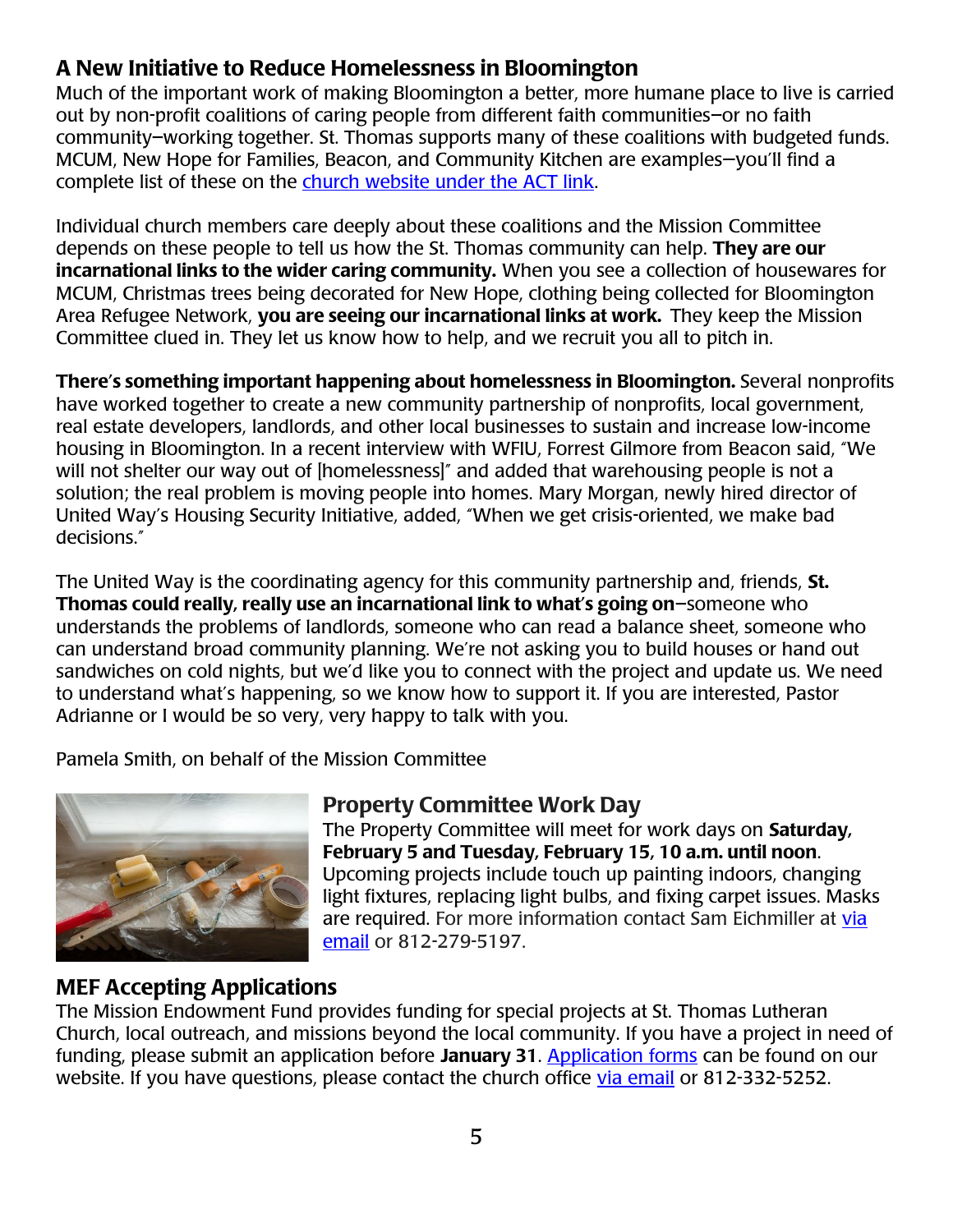## Summer Camp with LOMIK

Camp is a place to grow in faith! For many youth, camp activities in a Christ-centered community creates a way for faith to take deeper root in their lives. Lutheran Outdoor Ministries Indiana-Kentucky hascamps for children entering 1<sup>st</sup> - 12<sup>th</sup> grades. [More information is available from LOMIK.](http://lomik.org/summer_programs.php)

## STLC@LOMIK

Confirmation students entering 7<sup>th</sup> - 8<sup>th</sup> grade next fall are invited to join us at Lutheran Hills for Confirmation Camp June 19-24, 2022. St. Thomas will contribute \$75 towards registration for each of our students. If more financial aid is needed, or if you are interested in going, please contact [Pastor Lecia.](mailto:pastorleciabeck@gmail.com)

For current confirmation students entering  $9<sup>th</sup> - 10<sup>th</sup>$  grades, you are invited to participate in Servant Camp at Lutheran Hills that same week. St. Thomas will contribute \$75 to your registration also.

## Prayer Chain

The Swiss theologian Hans Urs von Balthasar once said, "the most we can do through genuine prayer, is to make as much room as possible, in ourselves and in the world, for the kingdom of God, so that its energies can go to work." We invite you to be part of a little group making room in the world for God to work in people's lives. When prayer requests come, we receive an email and pause to pray. Occasionally we receive an update about those we hold in prayer. If you are interested in joining us, [email](mailto:skcolston@aol.com) Susan Colston.

### Prayer Requests

Martin Luther said, "Pray, and let God worry." When something worries you, others can carry you along in prayer. Send requests for prayer to Susan Colston via [email.](mailto:skcolston@aol.com)



#### Altar Flowers

Flowers bring the beauty of creation to our worship. To reserve an arrangement, contact the church office [via email](mailto:parishadmin@stlconline.org) or sign the sheet on the bulletin board behind the welcome desk by Wednesday each week. The Flower Guild makes the arrangements, and you may take the flowers home after the 11 a.m. worship service and then return the vase later. Each arrangement costs \$18, with "flowers" in the check memo line.



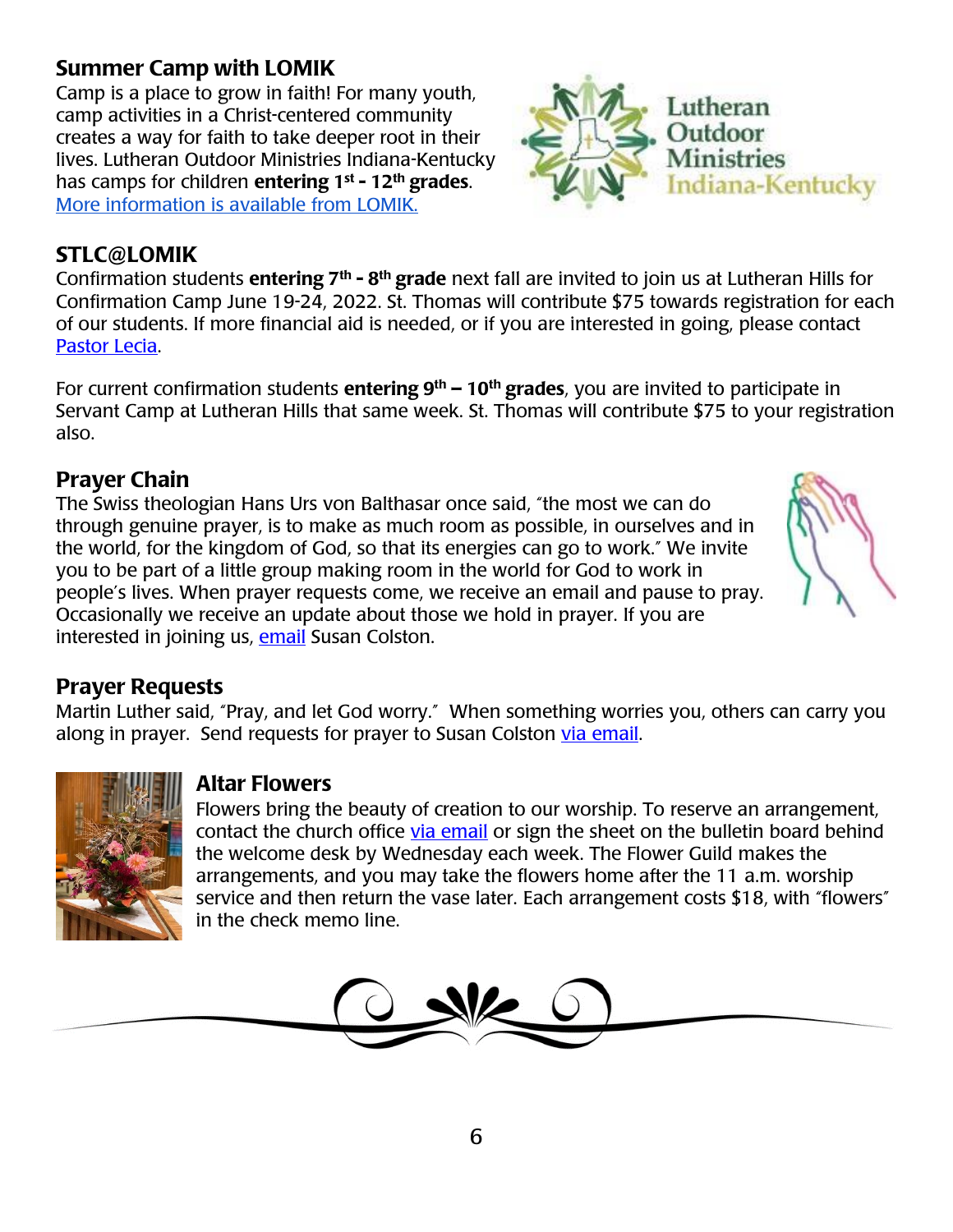## Celebrating Our Ministry

## Volunteer Spotlight: Josh Ratzburg

*"Can you tell us a little about your upbringing?"* Josh grew up in an LCMS church in Fort Wayne, Indiana, where he went to a Lutheran school from preschool through high school. He always had issues with inclusion in the LCMS church and feels more at home with ELCA.

#### *"Tell us about your family."*

Josh and Sarah met in 2014 and married at St. Thomas two years later. Kristopher was born in September of 2017. He is growing up fast and is obsessed with superheroes.

#### *"Tell us about your job."*

Josh works for IU as a Tier 2 tech support for the University and School of Medicine.

#### *"How do you spend your time outside of work and church?"*

Outside of work and church he mostly spends time with the family playing board games, or whatever Kris wants to play. The current family obsession is Mario Kart. Josh plays a lot of games online—right now his favorite is Hearthstone, a virtual card game, like Magic the Gathering. He supports all the IU sports teams, specifically the men's and women's basketball teams. The Colts are probably his favorite of any team, and he is also a big Cubs fan.

#### *"How did you get involved at St. Thomas?"*

Sarah grew up in St. Thomas so when they moved back to Bloomington they naturally joined back up. Even then, Josh had a vision to set up livestream to enhance St. Thomas's outreach, but the timing wasn't right. COVID, of course, pushed things along. Thankfully, Josh has known Adam Carroll for years—Adam's expertise in tv production really helped get everything set up. Josh's background in technology (and dabbling in streaming games online) made for a perfect fit assisting with the livestream.

Josh and Adam have created a system to easily produce the livestream worship service. After some final equipment tweaks, Josh will make training videos so that anyone who is interested in helping would be well-equipped to run the livestream.

Josh is currently one of our only trained video techs serving the congregation on Sunday mornings. If you would like to contact Josh to thank him for his service to St. Thomas, you can send him an email here:

[joshratzburg@gmail.com.](mailto:joshratzburg@gmail.com) We are actively seeking volunteers to help run our livestream, **contact the church office** to volunteer.



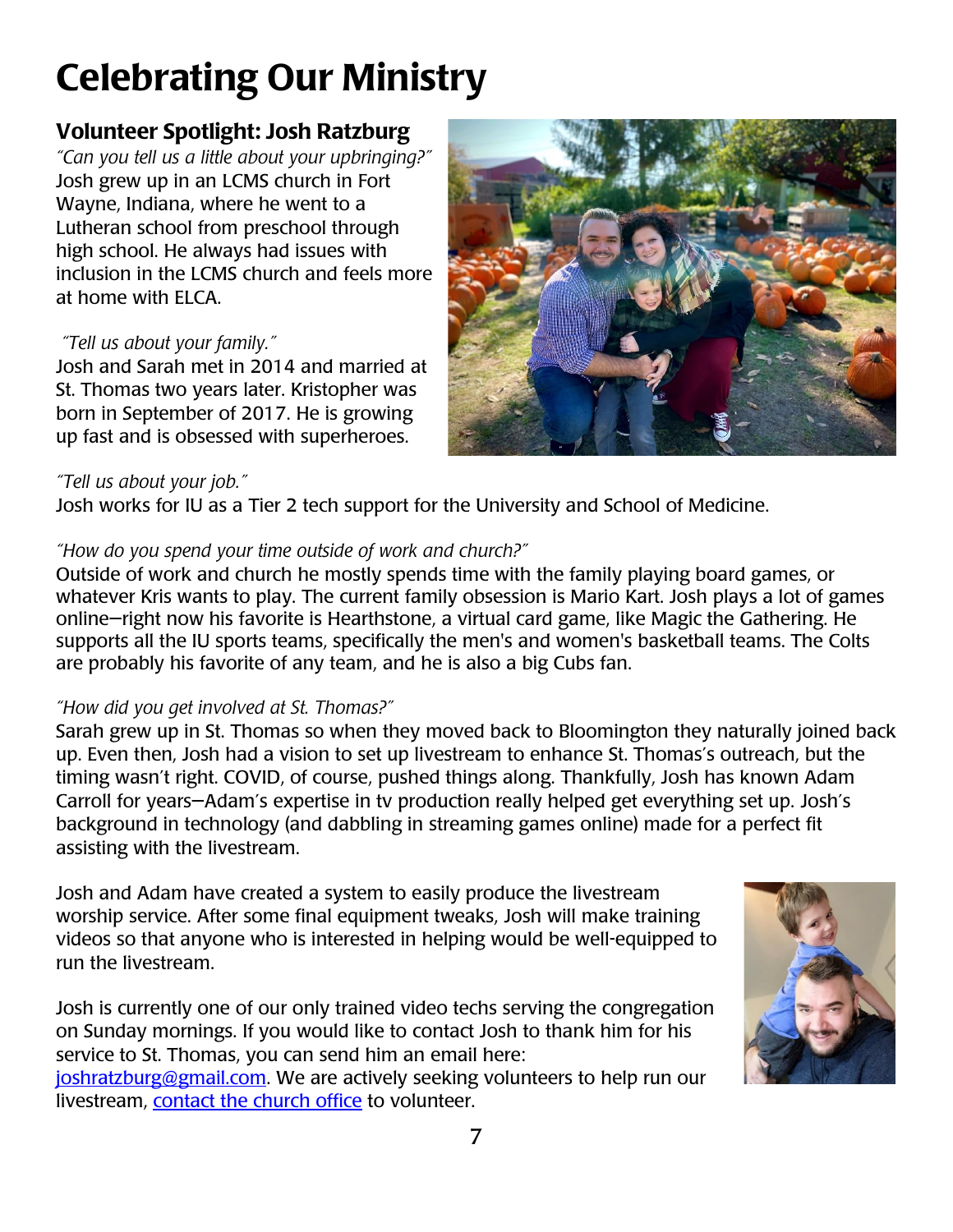## Lutheran Campus Ministry at IU



At a Wednesday evening Bible Study earlier this semester, our group was watching a video that featured Rick Steves guiding the viewer through the Apostle Paul's journey. It was a video that has been around for several years, and that I have watched it multiple times with various groups. As I watched it this time alongside the college students, I found myself thinking about ministry in the past, the present and the future.

Two of the Biblical scholars in the video were professors of mine in college/seminary—one whom has since entered the church triumphant. Seeing these professors on screen, I was whisked mentally back to the

past—to the energy and excitement of learning more about different insights in the Bible for the first time, but also to the impact that these professors have had on my own growth as a person of faith.

As I glanced away from the screen, and looked at the college students watching the video, I found myself pondering the present—how much of the information is new to them? Who are those Biblical and Spiritual leaders that are making the most impact in their lives? How is the Holy Spirit using what we are watching and discussing to inspire them to deeper faith?

Turning back to the screen, I found myself drawn to the future. What might it be like to one day bring a group of students to the Holy Land to see these places in person? What would it be like to have persons of all ages walk with us on that journey—in the footsteps of St. Paul?

As we turned off the video for the night, I was left with more questions than answers, but also with a renewed spark and a reminder of why I studied theology in college and went to seminary in the first place—God is big and mysterious, the Holy Spirit is all around us, and Jesus is the Key to understanding any of it.

If anyone is interested in watching the video about the Apostle Paul, is thinking about touring the Holy Land in the future, or just wants to talk theology more, feel free to reach out. May God bless you all and grant you the spark of excitement to learn more about faith, the Bible and Jesus. Amen.

Peace, [Pastor Amanda Ghaffarian](mailto:lutheran@indiana.edu) Rose House LuMin

## From Our Ministry Partners

mcum

## **MCUM**

Our partners at [MCUM](http://mcum.org/) report that donations to the food pantry are down. St. Thomas accepts non-perishable food, hygiene products, and cleaning products in baskets behind the welcome desk in the narthex. We accept donations for the pantry Sunday mornings and whenever the office is open—Monday-Friday, 9 a.m.- 4:30 p.m. Thank you for your donations and to our liaison, Helen Ingersoll, and donation driver, David Ellies.

8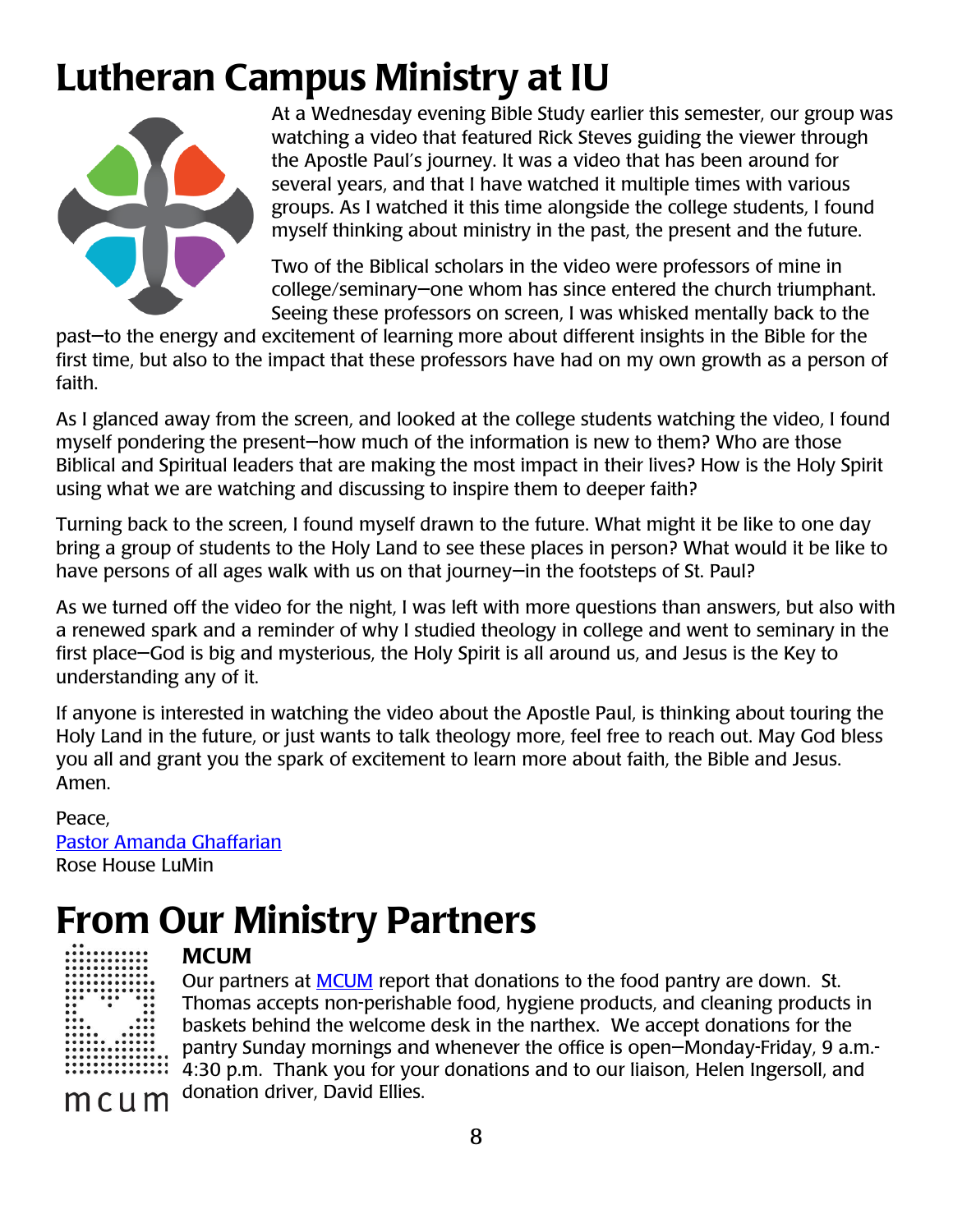#### Beacon, Inc.

[Beacon,](https://beaconinc.org/) Inc. provides emergency and transitional housing and supportive solutions to people in poverty and those experiencing homelessness in Bloomington, Monroe County, and Southern Indiana. Executive Director Forrest Gilmore is celebrating 12 years of leadership. The Beacon board is made of a diverse set of community



members including two client representatives (people who have personally experienced homelessness). Recently, Beacon received a significant grant from the Indiana Housing Authority, and the organization is discerning how to aid in recovery work for the increasing number of clients with drug-related issues.

## Monroe County CASA training available

Monroe County Court Appointed Special Advocates (CASA) is a volunteer-powered program which provides representation in juvenile court for child victims of abuse and neglect. They provide support to these children to ensure that they remain at the forefront of the court proceedings and find a safe,



permanent home as quickly as possible. To learn how you can change a child's story, please visit [the website](http://www.monroecountycasa.org/volunteer) or call 812-333-CASA.

If you have ever thought of getting involved, now is a great time to sign up. Volunteers need to be able to give approximately 8-15 hours per month, have some daytime flexibility, are 21 years of age or older and can commit 1-2 years to volunteering. The need for volunteers is great as the number of children in need of services is always changing. CASA is now accepting applications for the upcoming February training session. The next training begins February 2<sup>nd</sup> and is held on Monday, Wednesday, and Thursday evenings from 5:30 p.m. - 8:30 p.m. on Zoom.

> Due Date for March Newsletter Articles: Friday, February 18, 2022

Due Date for Weekly Announcements: Printed (Bulletins): Wednesdays Emailed (MailChimp): Thursdays

Unsubscribe from this list or update your preferences by emailing: parishadmin@stlconline.org